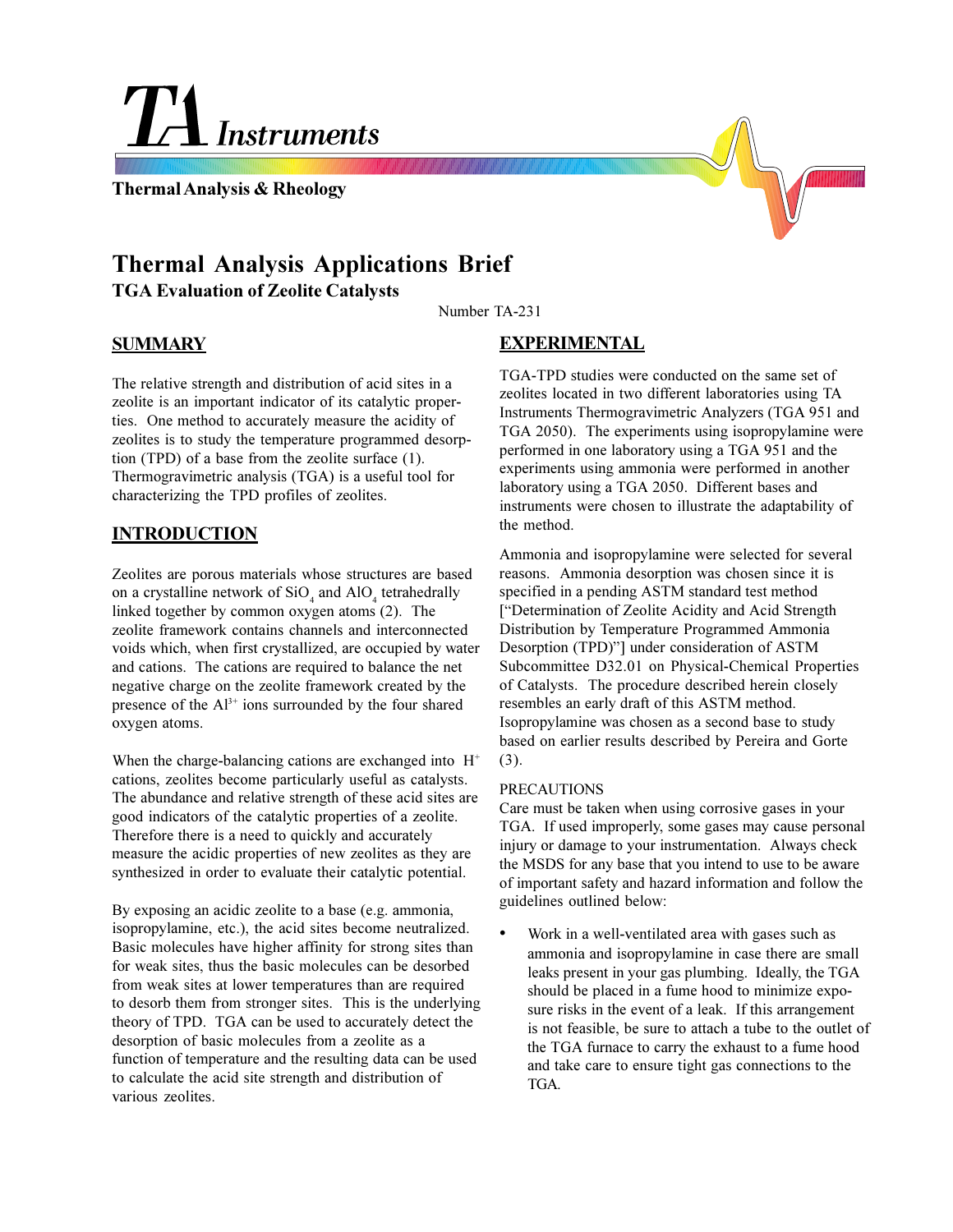- Protect your TGA balance assembly by always ensuring that at least 10% of your total gas flow is composed of pure helium (or another inert gas) and that only 100% inert gas is routed through the balance chamber. Failure to provide an inert purge through the balance chamber will result in backdiffusion of your furnace purge gas into the balance chamber which may result in damage to the delicate balance assembly.
- Additional precautions when using isopropylamine: in addition to being flammable and toxic, isopropylamine is incompatible with most types of flexible tubing. Standard tygon tubing is noticeably degraded by isopropylamine vapors in only one day. Teflon tubing with compression fittings (e.g., Swagelok®) is recommended for use with isopropylamine. When the compatibility of a specific tubing with a specific base is in doubt, check chemical compatibility tables.
- The presence of moisture in the purge gas may affect the results. It is important to ensure that the purge gas is dry and that all gas connections are leak-free. To ensure that the purge gas is dry, it is wise to pass it through a drying agent. The choice of drying agent is limited since the chosen drying agent must adsorb water better than the zeolite studied (this eliminates molecular sieves) and it also must not adsorb ammonia or the base which is used. One possible choice is BaO, however, BaO is toxic. Please consult the MSDS before using BaO as a drying agent.

#### REAGENTS

For the experiments outlined in this applications brief, a mixture of 5% ammonia in helium was used. Ammonia gas mixtures are available from most cylinder gas suppliers as a special order item. Some other bases (such as isopropylamine) are liquids at room temperature. In order to introduce these bases into the TGA as a gas, it is necessary to bubble helium (or another inert gas) through the base and then pass the resulting vapor into the TGA furnace. With this arrangement, care must be taken to ensure that the vapor does not condense in the gas tubing and possibly enter the TGA as a liquid. Appropriate liquid traps should be set up before the TGA to catch any condensed liquids. You may wish to consider other ways to prevent condensation in the gas tubing such as heating the gas purge tubing and/or diluting the vapor with inert gas.

#### SUMMARY OF METHOD

A TPD experiment can be divided into four steps as outlined below:

#### STEP 1 - PRETREATMENT

The sample must be preheated to remove adsorbed water and other volatiles. Heat the zeolite sample in a flowing helium atmosphere (both in the balance and furnace ports) to  $500^{\circ}$ C. A  $10^{\circ}$ C/min heating rate is typically used but the actual rate is not important. Hold isothermally at 500°C until a constant mass is achieved (approximately 5 to 10 min). [Note: 500°C should be suitable for most samples. Depending on the nature of the sample, lower or higher temperatures may be used.]

Once a constant mass is achieved, program the furnace to cool to 100°C. The mass should remain constant as the sample is cooled. If an increase in mass is observed then there is likely a leak in one of the purge lines allowing moisture to enter the system.

#### STEP 2 - ADSORPTION OF BASE

When the sample has equilibrated at the specified temperature (e.g., 100°C), the furnace purge is switched from the inert gas to the gas containing the base. [This can be accomplished automatically using a TA Instruments Gas Switching Accessory (GSA).] A weight gain is observed as the base is adsorbed. After approximately 10 minutes the sample should reach a constant mass. (IMPORTANT: Ensure that a flow of inert gas is maintained through the balance chamber throughout the duration of the experiment.)

#### STEP 3 - DESORPTION OF PHYSISORBED BASE

Once the sample has adsorbed all of the base that it can at 100°C, the furnace purge should be switched back to an inert atmosphere. As a result, the sample will begin to lose mass as basic molecules that were physisorbed to the surface begin to desorb. This desorption of the physisorbed base molecules should be allowed to continue at 100°C for about one hour or until the mass is nearly constant.

#### STEP 4 - TEMPERATURE PROGRAMMED DESORPTION

After desorption of the physisorbed base molecules is complete, the temperature is increased to remove the remaining base molecules. Typically, a heating rate of 10°C/min to a maximum temperature of 600°C is used. At least two weight loss regions are observed for acidic zeolites. The initial mass loss can be attributed to desorption from weakly acid sites and the mass loss that begins at higher temperatures  $(-250 \degree C)$  can be attributed to desorption from strongly acidic sites.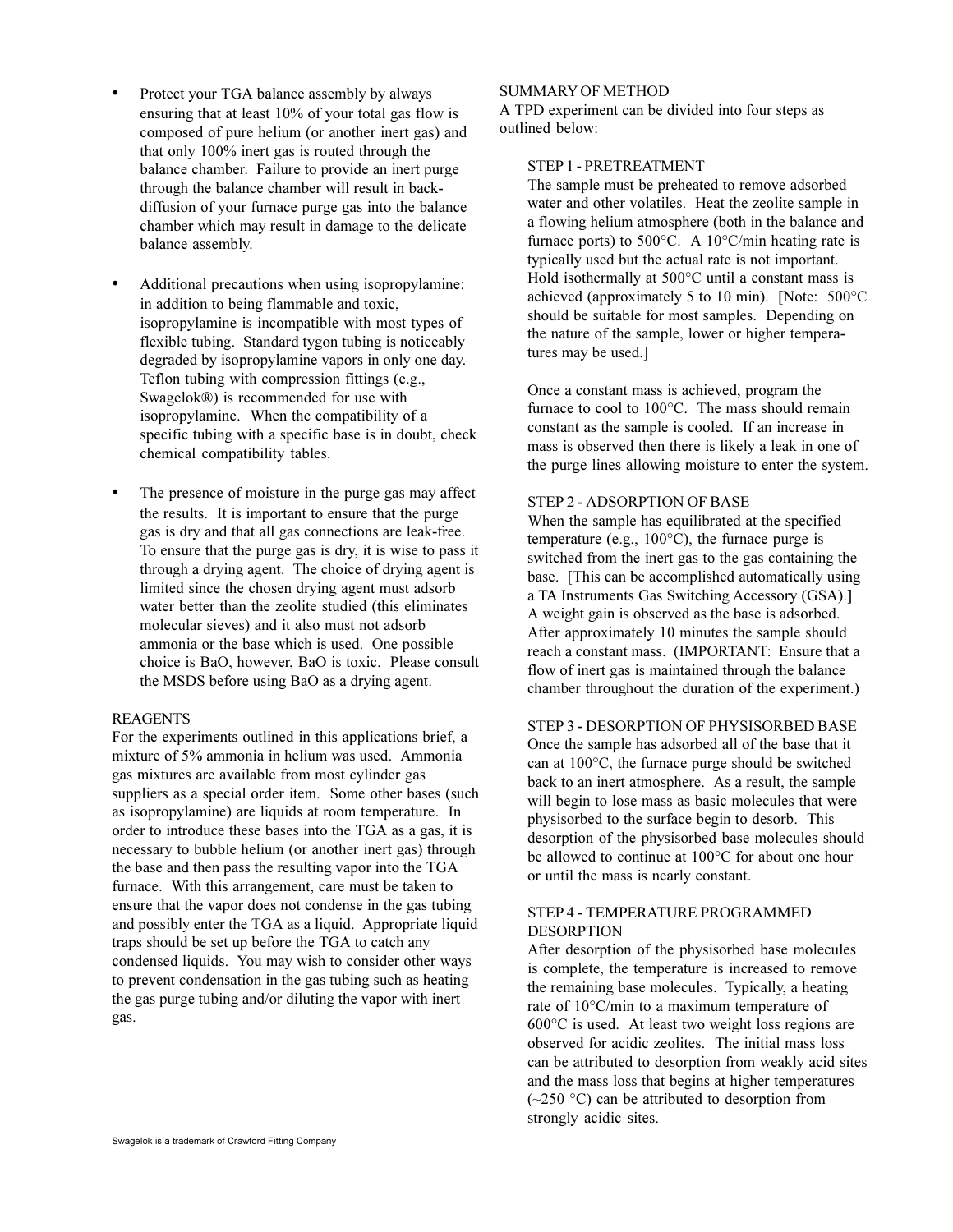## **RESULTS**

The various steps of a TGA-TPD experiment are shown in Figure 1 for an HZSM-5 zeolite sample conducted using an ammonia base. Note that sample size used in calculation is the sample mass after pretreatment. This is done so that 100% represents the sample mass after pretreatment. This is required for proper acidity calculations.

A close-up of the chemidesorption portion of the experiment (step 4) is shown in Figure 2. Two weight loss regions are observed corresponding to the desorption of weakly bound ammonia molecules associated with weak acid sites and the desorption of strongly bound ammonia molecules associated with strongly acidic sites respectively. The peak minimum of the TGA derivative curve identifies the temperature at which desorption from weakly acidic sites stops and desorption from strongly acidic sites begins. From this data it is possible to quantitatively identify the number of strong and weak acid sites present in the sample being investigated.

The acidity of a zeolite is calculated by the following formula and reported in units of millimoles of acid sites per gram of zeolite.

*Acidity*  $W(g)$  x  $\left(\frac{1}{2\pi\epsilon_0}\right)\frac{1000mg}{1000mg}$  $=\frac{1}{2}$  MW of Base  $\sqrt{1g}$  $x \left( \frac{1}{M W \text{ of Base}} \right)$ 1000 1 Mass of zeolite after pretreatment (g) ſ  $\left(\frac{1}{\text{MW of Base}}\right)$  $\left(\frac{1000mg}{1g}\right)$ 

> where  $W(g)$  is the mass loss due to the desorption of base in the temperature range of interest.

Since  $W(g)$  divided by the mass of the zeolite after pretreatment is simply a percentage mass loss, therefore equation can be simplified by just reading the % Mass Loss from the desorption curve.

$$
Acidity = \left(\frac{\% \text{ Mass Loss}}{100}\right) \left(\frac{1}{\text{MW of Base}}\right) \left(\frac{1000mg}{1g}\right)
$$

For the sample pictured in Figure 2, the acidity calculations are shown below:

$$
Weak = \left(\frac{0.5848}{100}\right) \left(\frac{1mmol}{17mg \text{ NH}_3}\right) \left(\frac{1000mg}{1g}\right)
$$

 $Weak = 0.34 \text{ mmol} / g$ 

$$
Strong = \left(\frac{0.5373}{100}\right) \left(\frac{1mmol}{17mg \text{ NH}_3}\right) \left(\frac{1000mg}{1g}\right)
$$
  
Strong = 0.32 mmol / g

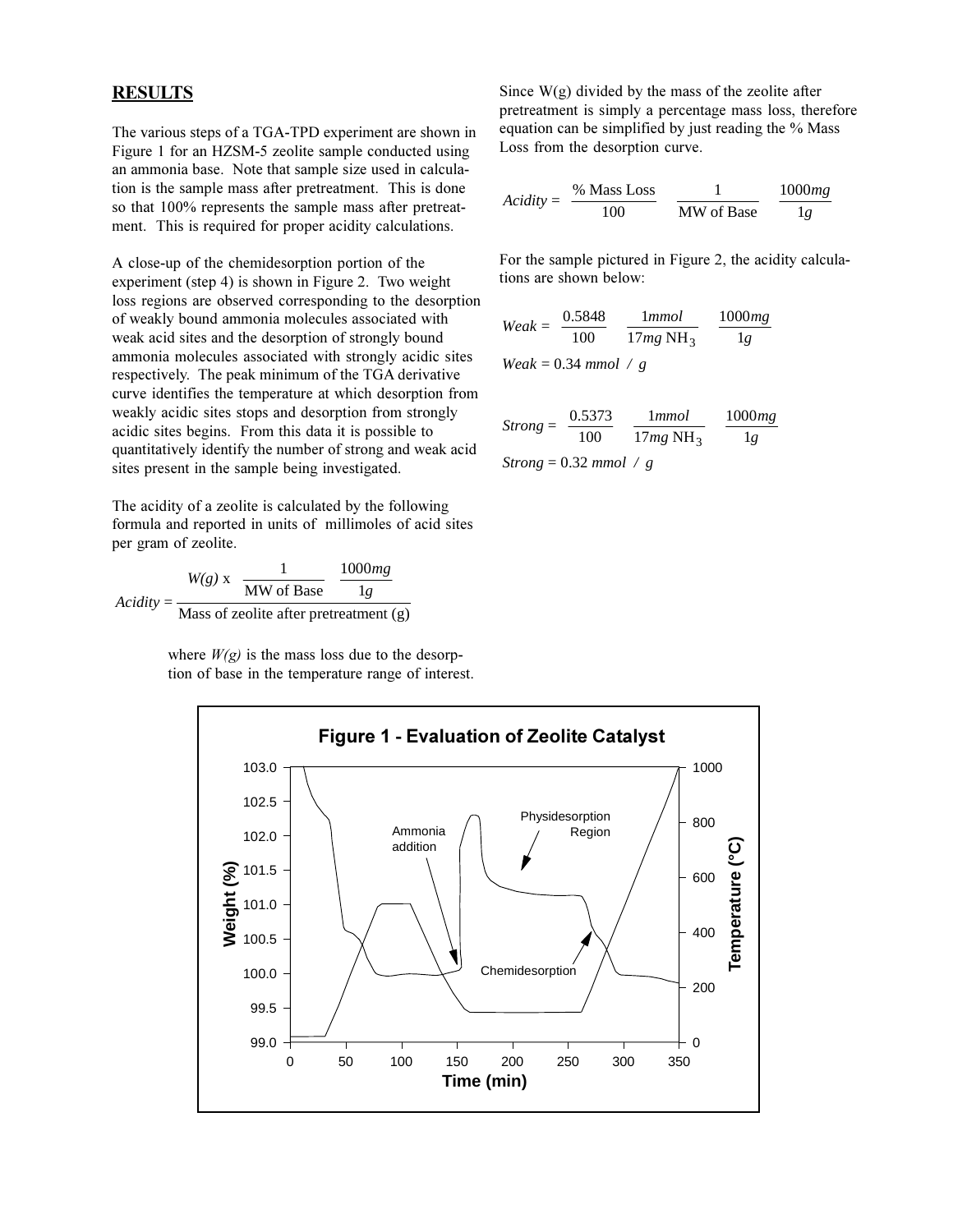

Figure 3 shows the TGA derivative curves for the chemidesorption region for samples with different  $\text{SiO}_2$ /<br>A L Q ratios using ammonia, and Figure 4 shows similar  $A1_{2}$ O<sub>3</sub> ratios using ammonia, and Figure 4 shows similar data for experiments performed using isopropylamine. Table 1 shows the calculated weak and strong acidity values for the data in Figures 3 and 4. Note that the acidity increases with decreasing  $SiO_2/A1_O$  ratios<br>(SAP) The increased acidity is the rapid of the inclu  $(SAR)$ . The increased acidity is the result of the inclusion of more aluminum atoms in the zeolite framework. Isopropylamine has a higher molecular weight (59 g/mol) than amonia. As a result, the samples run with isopropylamine are more sensitive to desorption (e.g., greater weight loss).

|        |                 | Acid Site Density ( $mmol/g$ ) |        |                |        |
|--------|-----------------|--------------------------------|--------|----------------|--------|
| Sample | $SiO_2/A1_2O_3$ | Investigator A                 |        | Investigator B |        |
| ID     | Ratio           | (Isopropylamine)               |        | (Ammonia)      |        |
|        |                 | weak                           | strong | weak           | strong |
| 5020E  | 55              | 0.5                            | 0.38   | 0.34           | 0.32   |
| 8020   | 82              | 0.38                           | 0.26   | 0.36           | 0.21   |
| 1502   | 133             | 0.22                           | 0.15   | 0.12           | 0.1    |





Zeolites are most often characterized by their strong acid site density. The strong acid site density is used as an indicator because the weak acid site density is more influenced by other factors such as base used, and time and temperature of physidesorption. Figure 5 illustrates the relationship between acid site density and  $A1_{3}^{+}$ <br>content, and demonstrates good correlation between content, and demonstrates good correlation between the isopropylamine and ammonia experiments.